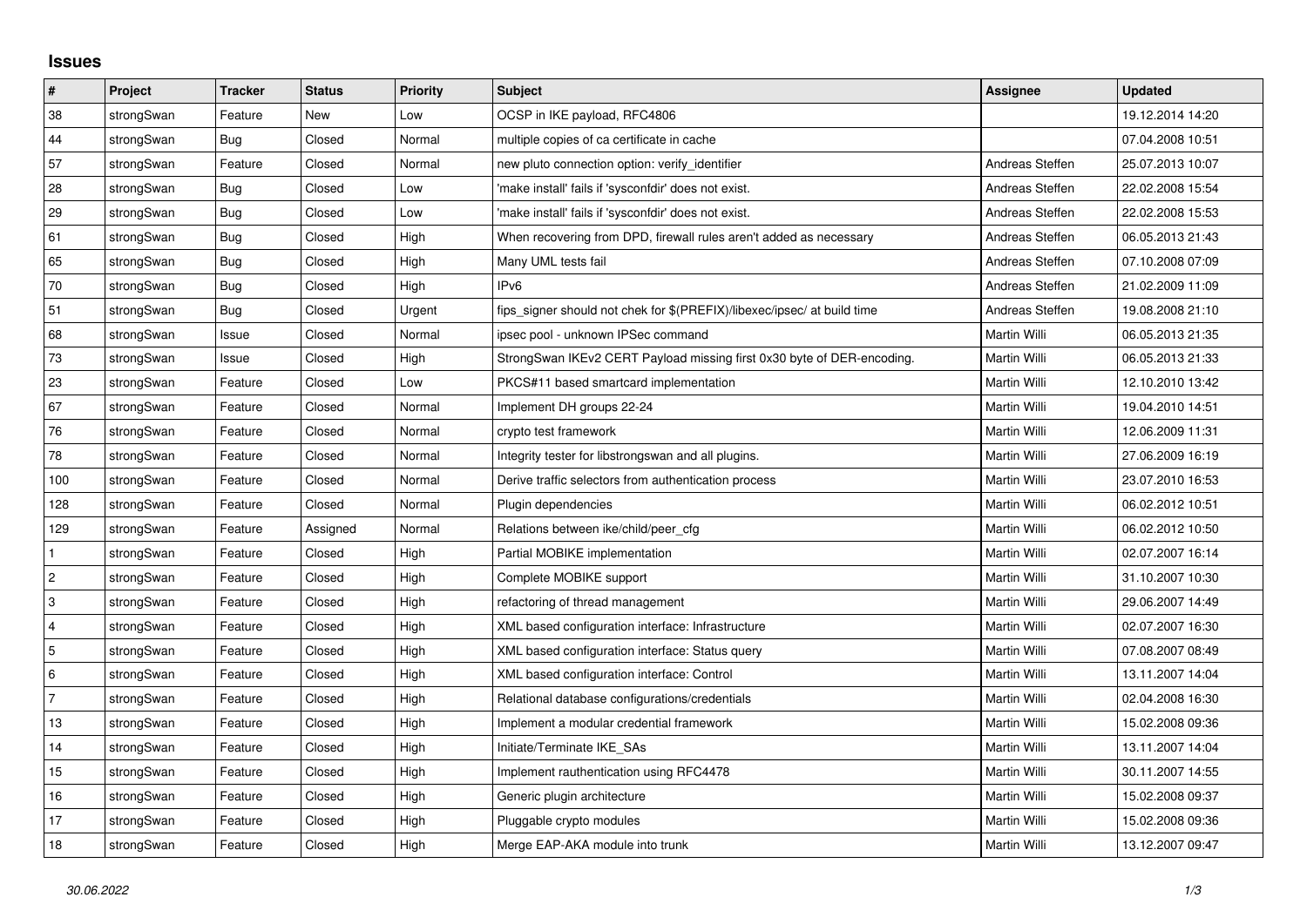| $\vert$ # | Project    | <b>Tracker</b> | <b>Status</b> | <b>Priority</b> | <b>Subject</b>                                                              | <b>Assignee</b>     | <b>Updated</b>   |
|-----------|------------|----------------|---------------|-----------------|-----------------------------------------------------------------------------|---------------------|------------------|
| 19        | strongSwan | Feature        | Closed        | High            | Include EAP-MD5 into trunk                                                  | Martin Willi        | 13.12.2007 09:48 |
| 20        | strongSwan | Feature        | Closed        | High            | Pluggable fetcher plugins                                                   | <b>Martin Willi</b> | 18.02.2008 09:58 |
| 21        | strongSwan | Feature        | Closed        | High            | CRL support                                                                 | Martin Willi        | 10.03.2008 18:40 |
| 22        | strongSwan | Feature        | Closed        | High            | OCSP support                                                                | Martin Willi        | 10.03.2008 18:41 |
| 24        | strongSwan | Feature        | Closed        | High            | Update doxygen documentation                                                | Martin Willi        | 22.02.2008 16:07 |
| 25        | strongSwan | Feature        | Closed        | High            | alternative crypto implementation                                           | Martin Willi        | 31.05.2008 09:49 |
| 27        | strongSwan | Feature        | Closed        | High            | Create a database API                                                       | Martin Willi        | 19.02.2008 15:16 |
| 30        | strongSwan | Feature        | Closed        | High            | Certificate caching                                                         | Martin Willi        | 02.04.2008 14:50 |
| 39        | strongSwan | Feature        | Rejected      | High            | Configuration support in Manager                                            | Martin Willi        | 04.07.2014 11:07 |
| 40        | strongSwan | Feature        | Closed        | High            | NetworkManager support                                                      | Martin Willi        | 22.08.2008 12:54 |
| 41        | strongSwan | Feature        | Closed        | High            | CFG attribute provider framework                                            | Martin Willi        | 16.04.2008 11:24 |
| 42        | strongSwan | Feature        | Closed        | High            | CFG attribute handler framework                                             | Martin Willi        | 28.04.2009 10:23 |
| 46        | strongSwan | Feature        | Closed        | High            | DNS resolving for hosts in ike_cfg                                          | <b>Martin Willi</b> | 09.06.2008 09:34 |
| 47        | strongSwan | Feature        | Closed        | High            | <b>RNG API</b>                                                              | Martin Willi        | 16.04.2008 11:27 |
| 48        | strongSwan | Feature        | Closed        | High            | Parallel trustchain verification                                            | <b>Martin Willi</b> | 16.04.2008 11:33 |
| 54        | strongSwan | Feature        | Closed        | High            | <b>EAP-Identity Server functionality</b>                                    | Martin Willi        | 22.08.2008 12:55 |
| 59        | strongSwan | Feature        | Closed        | High            | Add additinal signal dependent parameter to bus                             | <b>Martin Willi</b> | 29.07.2008 11:04 |
| 60        | strongSwan | Feature        | Closed        | High            | Implement draft-sheffer-ikev2-gtc-00 with PAM password verification         | Martin Willi        | 22.08.2008 12:59 |
| 63        | strongSwan | <b>Bug</b>     | Closed        | Low             | missing in testing/testing.conf                                             | Martin Willi        | 30.09.2008 14:49 |
| 53        | strongSwan | <b>Bug</b>     | Closed        | Normal          | Printf handler for proposal_t                                               | Martin Willi        | 12.06.2008 14:23 |
| 58        | strongSwan | <b>Bug</b>     | Closed        | Normal          | Please fix bashism in /src/ipsec/ipsec.in                                   | Martin Willi        | 16.07.2008 09:08 |
| 62        | strongSwan | <b>Bug</b>     | Closed        | Normal          | ikev2 missing rekeying support not recognised                               | Martin Willi        | 14.11.2008 15:17 |
| 66        | strongSwan | Bug            | Closed        | Normal          | patch for alignment buffer on xscale ARM processor                          | Martin Willi        | 14.11.2008 15:35 |
| 214       | strongSwan | Bug            | Closed        | Normal          | OS X lacks sem timedwait                                                    | Martin Willi        | 20.08.2012 17:22 |
| 10        | strongSwan | <b>Bug</b>     | Closed        | High            | distribution cannot be built because logout.cs template is missing in trunk | Martin Willi        | 18.09.2007 07:43 |
| 11        | strongSwan | Bug            | Closed        | High            | Show IKE_SA status overview                                                 | Martin Willi        | 31.10.2007 10:29 |
| 26        | strongSwan | Bug            | Closed        | High            | Port all tools to new crypto/credential APIs                                | Martin Willi        | 21.03.2008 18:04 |
| 31        | strongSwan | Bug            | Closed        | High            | ikev2/rw-eap-aka-rsa scenario fails                                         | Martin Willi        | 19.03.2008 15:25 |
| 32        | strongSwan | Bug            | Closed        | High            | ikev2/rw-no-idr scenario fails                                              | Martin Willi        | 19.03.2008 11:13 |
| 33        | strongSwan | Bug            | Closed        | High            | ikev2/crl-revoked scenario broken                                           | Martin Willi        | 19.03.2008 19:02 |
| 34        | strongSwan | <b>Bug</b>     | Closed        | High            | ikev2/multi-level-ca-loop segfaults                                         | Martin Willi        | 31.03.2008 09:19 |
| 35        | strongSwan | Bug            | Closed        | High            | ikev2/ocsp-no-signer-cert scenario segfaults                                | Martin Willi        | 02.04.2008 09:45 |
| 36        | strongSwan | <b>Bug</b>     | Closed        | High            | strongswan-4.2.0 does not compile with uclibc                               | Martin Willi        | 04.04.2008 13:51 |